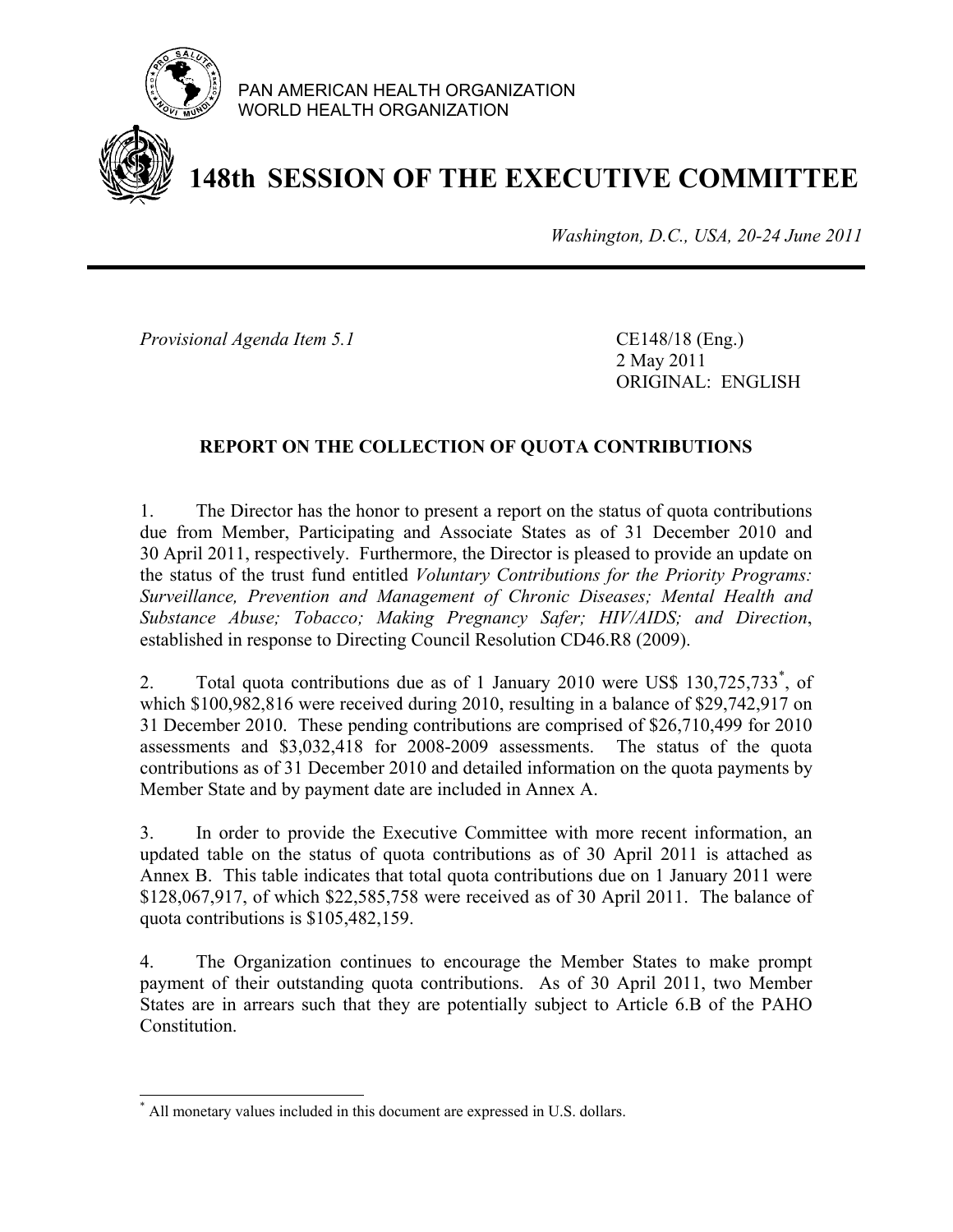CE148/18 (Eng) Page 2

5. In response to Directing Council Resolution CD46.R8, Proposed Program Budget *of the Pan American Health Organization for the Financial Period 2006-2007,* five Member States have made voluntary contributions towards the trust fund established to support the priorities identified in the alternate budget scenario contained in *Official Document 317* presented at the 46th Session of the Directing Council. As a result, total income received as of 30 April 2011 for the trust fund, *Voluntary Contributions for the Priority Programs*, is \$236,505. To date, total expenditure under the fund amounted to \$233,198 and the cash balance is \$3,307.

### **Action by the Executive Committee**

6. In consideration of this report, the Executive Committee may wish to consider the proposed draft resolution found in Annex C.

Annexes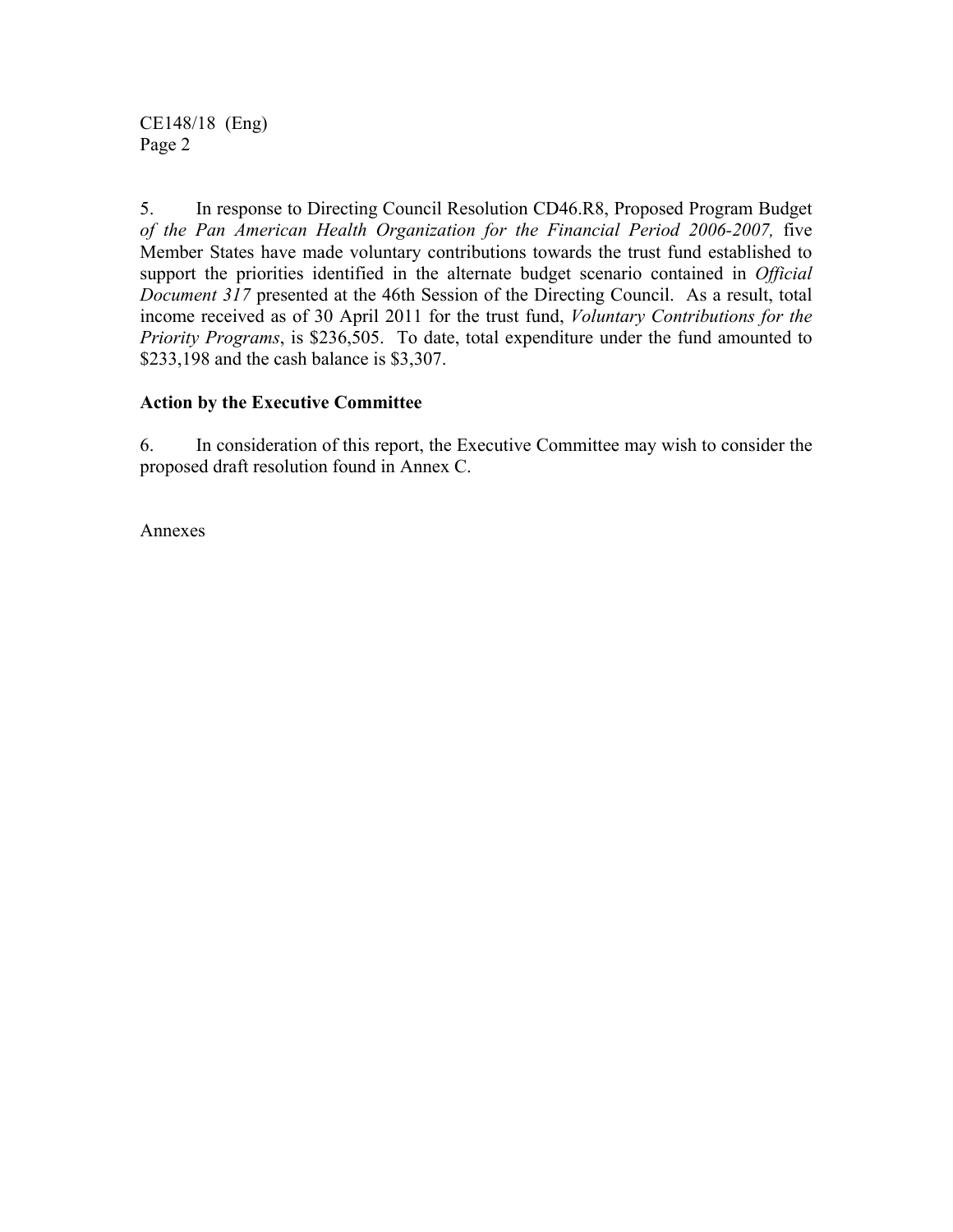$\overline{\phantom{a}}$ 

### **PAN AMERICAN HEALTH ORGANIZATION STATEMENT OF QUOTA CONTRIBUTIONS DUE FROM MEMBER , PARTICIPATING AND ASSOCIATE STATES AS OF 31 DECEMBER 2010**

**(in U.S. Dollars)**

| <b>MEMBER</b>                                                       | 2008                           | 2009                          | 2010       | <b>BALANCE DUE</b> | <b>COLLECTED</b> | <b>BALANCE</b> |
|---------------------------------------------------------------------|--------------------------------|-------------------------------|------------|--------------------|------------------|----------------|
|                                                                     |                                |                               |            | 1/1/2010           | in 2010          | DUE            |
| ANTIGUA AND BARBUDA                                                 |                                |                               | 22,368     | 22,368             | 22,368           | 0              |
| <b>ARGENTINA (4)</b>                                                | 2,481,747                      | 4,409,816                     | 3,990,824  | 10,882,387         | 3,990,824        | 6,891,563      |
| <b>BAHAMAS</b>                                                      |                                |                               | 78,288     | 78,288             | 78,288           | 0              |
| <b>BARBADOS</b>                                                     |                                |                               | 74,560     | 74,560             | 74,560           | 0              |
| <b>BELIZE</b>                                                       |                                |                               | 24,232     | 24,232             | 24,232           | 0              |
|                                                                     |                                |                               |            |                    |                  |                |
| <b>BOLIVIA</b>                                                      |                                |                               | 55,920     | 55,920             | 55,920           | 0              |
| <b>BRAZIL</b>                                                       |                                |                               | 7,107,432  | 7,107,432          | 7,107,432        | 0              |
| CANADA (3)                                                          |                                |                               | 12,850,252 | 12,850,252         | 12,850,252       | 0              |
| <b>CHILE</b>                                                        |                                |                               | 1,036,384  | 1,036,384          | 1,036,384        | 0              |
| COLOMBIA (3)                                                        |                                |                               | 752,124    | 752,124            | 752,124          | 0              |
|                                                                     |                                |                               |            |                    |                  |                |
| <b>COSTA RICA</b>                                                   |                                | 28,466                        | 139,800    | 168,266            | 148,920          | 19,346         |
| <b>CUBA</b>                                                         |                                | 253,806                       | 462,272    | 716,078            | 442,000          | 274,078        |
| <b>DOMINICA</b>                                                     | 17,834                         | 18,007                        | 15,844     | 51,685             | 15,844           | 35,841         |
| <b>DOMINICAN REPUBLIC</b>                                           |                                |                               | 153,780    | 153,780            | 153,682          | 98             |
|                                                                     |                                |                               |            |                    |                  |                |
| <b>ECUADOR</b>                                                      |                                |                               | 153,780    | 153,780            | 153,780          | 0              |
|                                                                     |                                |                               |            |                    | 109,799          |                |
| EL SALVADOR                                                         |                                | 31,511                        | 78,288     | 109,799            |                  | 0              |
| <b>FRANCE</b>                                                       |                                |                               | 269,348    | 269,348            | 269,348          | $\bf{0}$       |
| GRENADA                                                             | 27,010                         | 27,010                        | 20,504     | 74,524             | 0                | 74,524         |
| GUATEMALA                                                           |                                | 127                           | 139,800    | 139,927            | 139,248          | 679            |
| <b>GUYANA</b>                                                       |                                | 88                            | 20,504     | 20,592             | 20,592           | 0              |
|                                                                     |                                |                               |            |                    |                  |                |
| <b>HAITI</b>                                                        |                                |                               | 55,920     | 55,920             | 55,920           | 0              |
| <b>HONDURAS</b>                                                     |                                | 63,023                        | 55,920     | 118,943            | 118,943          | $\pmb{0}$      |
| JAMAICA                                                             |                                |                               | 151,916    | 151,916            | 151,916          | 0              |
| <b>MEXICO</b>                                                       |                                | 5,471,305                     | 6,070,116  | 11,541,421         | 11,536,410       | 5,011          |
| NETHERLANDS                                                         |                                |                               | 83,880     | 83,880             | 83,880           | 0              |
|                                                                     |                                |                               |            |                    |                  |                |
| <b>NICARAGUA</b>                                                    |                                |                               | 55,920     | 55,920             | 55,920           | 0              |
| PANAMA                                                              |                                |                               | 121,160    | 121,160            | 121,160          | 0              |
| PARAGUAY                                                            |                                |                               | 153,780    | 153,780            | 153,780          | 0              |
|                                                                     |                                | 195,555                       | 412,876    | 608,431            | 522,624          | 85,807         |
| PERU (4)                                                            |                                |                               |            |                    |                  |                |
| <b>PUERTO RICO</b>                                                  |                                |                               | 103,452    | 103,452            | 103,452          | 0              |
|                                                                     |                                |                               |            |                    |                  |                |
| SAINT KITTS AND NEVIS                                               |                                |                               | 20,504     | 20,504             | 20,504           | 0              |
| SAINT LUCIA                                                         |                                |                               | 22,368     | 22,368             | 0                | 22,368         |
| SAINT VINCENT AND THE GRENADINES                                    |                                |                               | 20,504     | 20,504             | 20,504           | 0              |
| <b>SURINAME</b>                                                     |                                |                               | 55,920     | 55,920             | 55,920           | 0              |
| <b>TRINIDAD AND TOBAGO</b>                                          |                                |                               | 167,760    | 167,760            | 167,760          | $\bf{0}$       |
|                                                                     |                                |                               |            |                    |                  |                |
| <b>UNITED KINGDOM</b>                                               | 7,248                          | 54,020                        | 55,920     | 117,188            | 3,606            | 113,582        |
| <b>UNITED STATES (3)</b>                                            |                                | 19,314,160                    | 60,502,740 | 79,816,900         | 60,157,084       | 19,659,816     |
| URUGUAY                                                             |                                |                               | 207,836    | 207,836            | 207,836          |                |
| <b>VENEZUELA (3)</b>                                                |                                |                               | 2,560,204  | 2,560,204          | 0                | 2,560,204      |
| TOTAL                                                               | 2,533,839                      | 29,866,894                    | 98,325,000 | 130,725,733        | 100,982,816      | 29,742,917     |
|                                                                     |                                |                               |            |                    |                  |                |
| (1) COUNTRIES SUBJECT TO ARTICLE 6.B                                |                                |                               |            |                    |                  |                |
| (2) COUNTRIES WITH DEFERRED PAYMENT PLAN AND SUBJECT TO ARTICLE 6.B |                                |                               |            |                    |                  |                |
| (3) COUNTRIES SUBJECT TO ADJUSTMENT FOR TAX EQUALIZATION FUND       |                                |                               |            |                    |                  |                |
| (4) COUNTRIES WITH DEFERRED PAYMENT PLAN NOT SUBJECT TO ARTICLE 6.B |                                |                               |            | <b>BALANCE DUE</b> | <b>COLLECTED</b> | <b>BALANCE</b> |
|                                                                     |                                |                               |            | 1/1/2010           | <b>IN 2010</b>   | <b>DUE</b>     |
|                                                                     |                                |                               |            |                    |                  |                |
| <b>Advance Payments</b>                                             |                                | <b>CONTRIBUTIONS FOR 2010</b> |            | 98,325,000         | 71,614,501       | 26,710,499     |
|                                                                     |                                |                               |            |                    |                  |                |
| Panamá                                                              | 76,549 PRIOR YEARS (2008-2009) |                               |            | 32,400,733         | 29,368,315       | 3,032,418      |
| Trinidad & Tobago<br>10,481                                         |                                |                               |            |                    |                  |                |
|                                                                     |                                |                               |            |                    |                  |                |
|                                                                     | <b>TOTAL</b>                   |                               |            | 130,725,733        | 100,982,816      | 29,742,917     |
|                                                                     |                                |                               |            |                    |                  |                |
|                                                                     |                                |                               |            |                    |                  |                |
|                                                                     |                                |                               |            |                    |                  |                |
| <b>TOTAL</b><br>87,030                                              |                                |                               |            |                    |                  |                |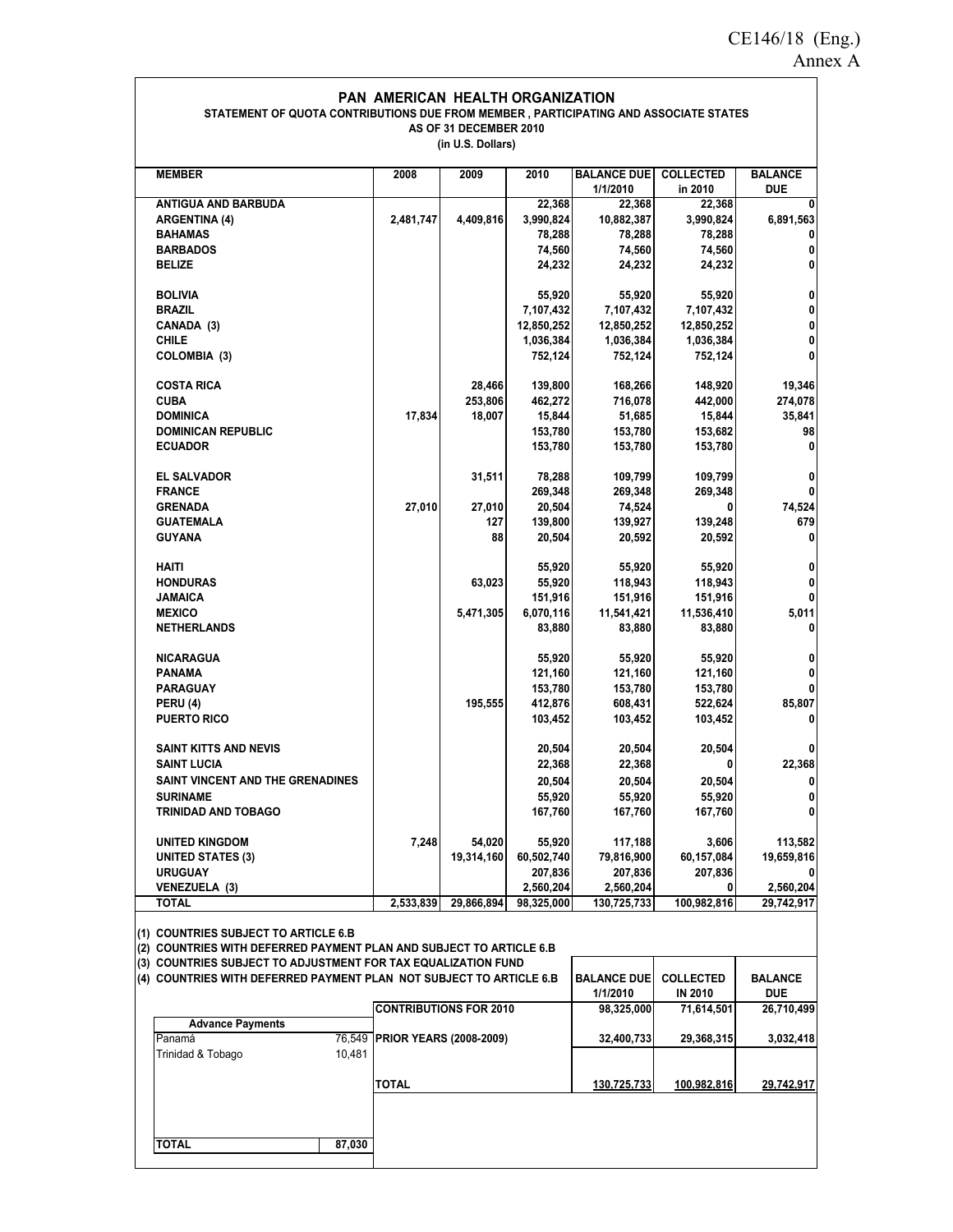### **PAN AMERICAN HEALTH ORGANIZATION DETAIL OF RECEIPT AND APPLICATION OF QUOTA PAYMENTS FOR THE PERIOD 1 JANUARY TO 31 DECEMBER 2010 - U.S. DOLLARS -**

|                                      |                        |                  |                    | <b>PAYMENTS APPLIED</b> |  |  |
|--------------------------------------|------------------------|------------------|--------------------|-------------------------|--|--|
| <b>COUNTRY</b>                       | <b>DATE RECEIVED</b>   | <b>AMOUNT</b>    | <b>PRIOR YEARS</b> | 2010                    |  |  |
| <b>ANTIGUA AND</b><br><b>BARBUDA</b> | 15110                  | 22,368           |                    | 22,368                  |  |  |
| <b>ARGENTINA</b>                     | 15 IX 10               | 1,000,000        | 1,000,000          |                         |  |  |
|                                      | 22 IX 10               | 1,000,000        | 1,000,000          |                         |  |  |
|                                      | 29 IX 10               | 1,000,000        | 1,000,000          |                         |  |  |
|                                      | 8 X 10                 | 990,824          | 990,824            |                         |  |  |
| <b>BAHAMAS</b>                       | <b>Advance Payment</b> | 78,288           |                    | 78,288                  |  |  |
| <b>BARBADOS</b>                      | 17 II 10               | 74,560           |                    | 74,560                  |  |  |
| <b>BELIZE</b>                        | 12 II 10               | 24,232           |                    | 24,232                  |  |  |
| <b>BOLIVIA</b>                       | 23 VI 10               | 55,920           |                    | 55,920                  |  |  |
| <b>BRAZIL</b>                        | 13 V 10                | 7,107,432        |                    | 7,107,432               |  |  |
| <b>CANADA</b>                        | <b>Advance Payment</b> | 10               |                    | 10                      |  |  |
|                                      | 17 VI 10               | 12,850,242       |                    | 12,850,242              |  |  |
| <b>CHILE</b>                         | <b>26 VII 10</b>       | 600,000          |                    | 600,000                 |  |  |
|                                      | 8 XII 10               | 436,384          |                    | 436,384                 |  |  |
| <b>COLOMBIA</b>                      | 1 II 10                | 752,124          |                    | 752,124                 |  |  |
| <b>COSTA RICA</b>                    | 19 II 10               | 11,669           | 11,669             |                         |  |  |
|                                      | 5 III 10               | 11,797           | 11,797             |                         |  |  |
|                                      | 18 III 10              | 11,797           | 5,000              | 6,797                   |  |  |
|                                      | 27 IV 10               | 12,336           |                    | 12,336                  |  |  |
|                                      | 14 V 10                | 12,773           |                    | 12,773                  |  |  |
|                                      | 15 VI 10               | 12,197           |                    | 12,197                  |  |  |
|                                      | <b>15 VII 10</b>       | 12,527           |                    | 12,527                  |  |  |
|                                      | 31 VIII 10<br>13 IX 10 | 12,551<br>12,850 |                    | 12,551<br>12,850        |  |  |
|                                      | 25 X 10                | 12,799           |                    | 12,799                  |  |  |
|                                      | 24 XI 10               | 12,825           |                    | 12,825                  |  |  |
|                                      | 21 XII 10              | 12,799           |                    | 12,799                  |  |  |
|                                      |                        |                  |                    |                         |  |  |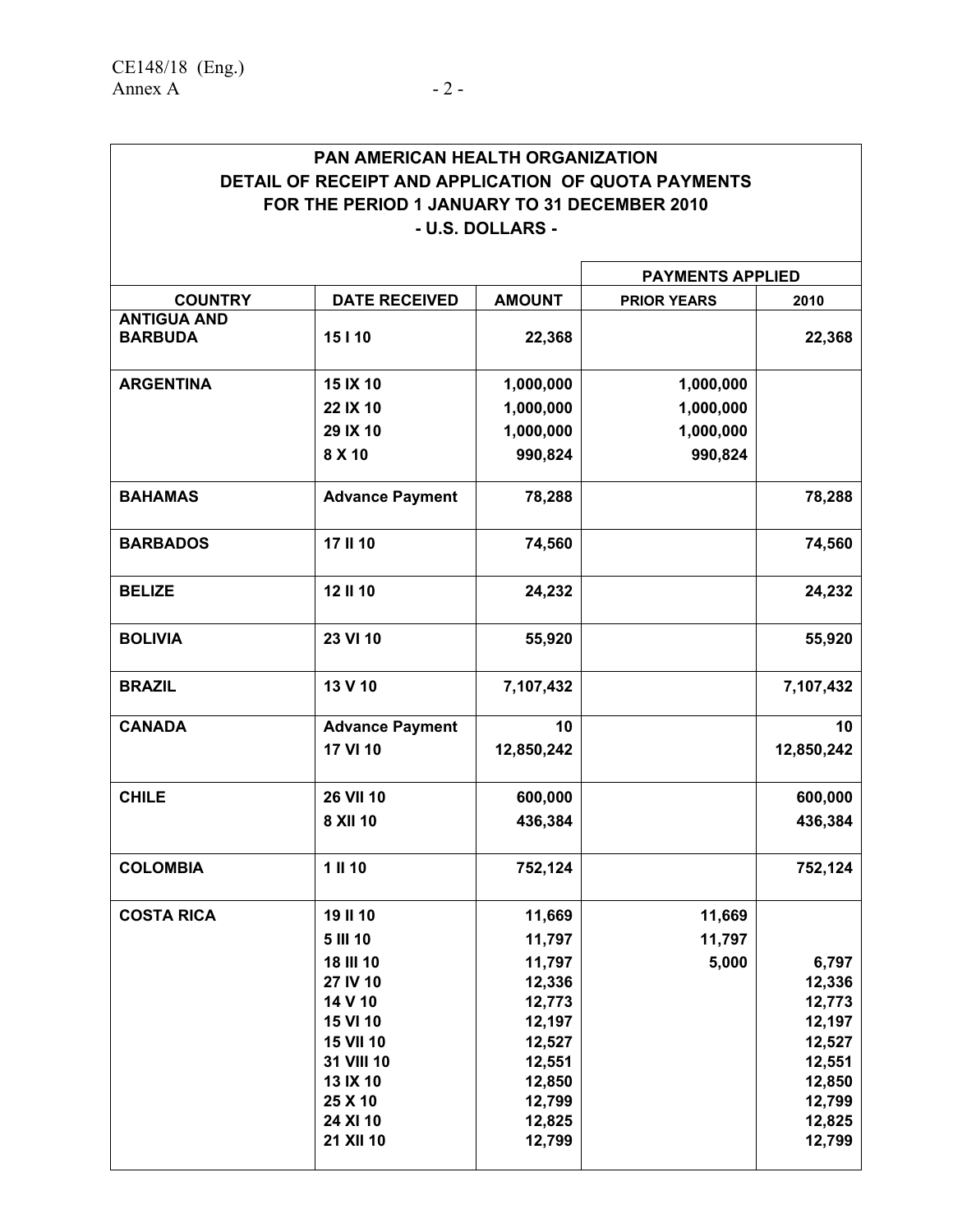| <b>PAN AMERICAN HEALTH ORGANIZATION</b>             |  |  |  |  |  |
|-----------------------------------------------------|--|--|--|--|--|
| DETAIL OF RECEIPT AND APPLICATION OF QUOTA PAYMENTS |  |  |  |  |  |
| FOR THE PERIOD 1 JANUARY TO 31 DECEMBER 2010        |  |  |  |  |  |
| - U.S. DOLLARS -                                    |  |  |  |  |  |

|                           |                      |               |                    | <b>PAYMENTS APPLIED</b> |  |  |  |
|---------------------------|----------------------|---------------|--------------------|-------------------------|--|--|--|
| <b>COUNTRY</b>            | <b>DATE RECEIVED</b> | <b>AMOUNT</b> | <b>PRIOR YEARS</b> | 2010                    |  |  |  |
| <b>CUBA</b>               | 02 IV 10             | 60,000        | 60,000             |                         |  |  |  |
|                           | 22 IV 10             | 60,000        | 60,000             |                         |  |  |  |
|                           | 25 V 10              | 120,000       | 120,000            |                         |  |  |  |
|                           | 8 IX 10              | 120,000       | 13,806             | 106,194                 |  |  |  |
|                           | 27 IX 10             | 82,000        |                    | 82,000                  |  |  |  |
| <b>DOMINICA</b>           | <b>23 VIII 10</b>    | 15,844        | 15,844             |                         |  |  |  |
| <b>DOMINICAN REPUBLIC</b> | 16 IX 10             | 153,682       |                    | 153,682                 |  |  |  |
| <b>ECUADOR</b>            | 9 IV 10              | 153,780       |                    | 153,780                 |  |  |  |
| <b>EL SALVADOR</b>        | 16 III 10            | 23,478        | 23,478             |                         |  |  |  |
|                           | 16 III 10            | 8,033         | 8,033              |                         |  |  |  |
|                           | 13 V 10              | 78,288        |                    | 78,288                  |  |  |  |
| <b>FRANCE</b>             | <b>15 VII 10</b>     | 269,348       |                    | 269,348                 |  |  |  |
| <b>GRENADA</b>            |                      |               |                    |                         |  |  |  |
| <b>GUATEMALA</b>          | 9 VII 10             | 139,248       | 127                | 139,121                 |  |  |  |
| <b>GUYANA</b>             | 8 IX 10              | 18,155        | 88                 | 18,067                  |  |  |  |
|                           | 30 XII 10            | 2,437         |                    | 2,437                   |  |  |  |
| <b>HAITI</b>              | 13 X 10              | 55,920        |                    | 55,920                  |  |  |  |
| <b>HONDURAS</b>           | 17 IV 10             | 63,023        | 63,023             |                         |  |  |  |
|                           | 15 XII 10            | 55,920        |                    | 55,920                  |  |  |  |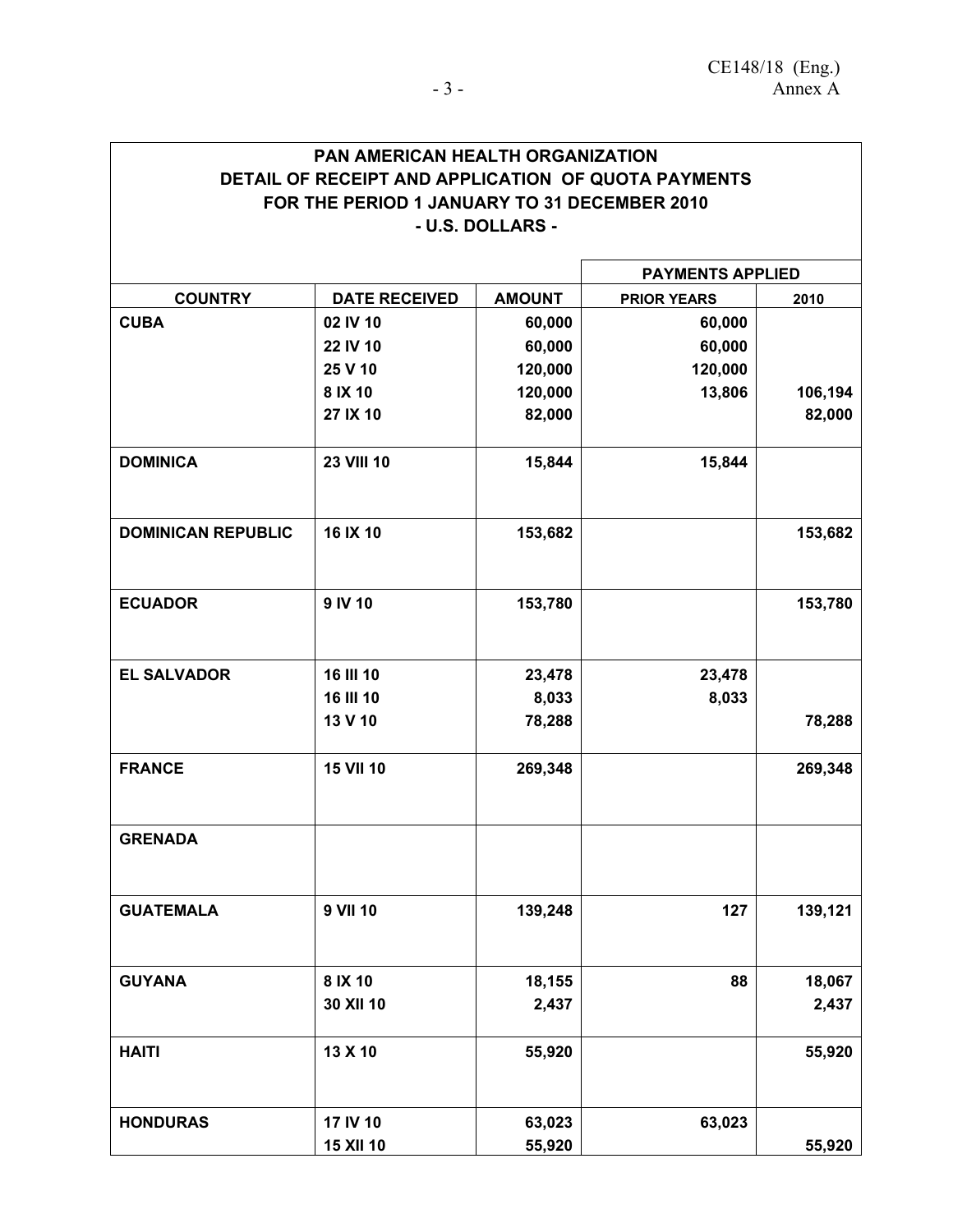| <b>PAN AMERICAN HEALTH ORGANIZATION</b>             |  |  |  |  |  |
|-----------------------------------------------------|--|--|--|--|--|
| DETAIL OF RECEIPT AND APPLICATION OF QUOTA PAYMENTS |  |  |  |  |  |
| FOR THE PERIOD 1 JANUARY TO 31 DECEMBER 2010        |  |  |  |  |  |
| - U.S. DOLLARS -                                    |  |  |  |  |  |

|                                            |                        |                        | <b>PAYMENTS APPLIED</b> |           |  |  |
|--------------------------------------------|------------------------|------------------------|-------------------------|-----------|--|--|
| <b>COUNTRY</b>                             | <b>DATE RECEIVED</b>   | <b>AMOUNT</b>          | <b>PRIOR YEARS</b>      | 2010      |  |  |
|                                            |                        |                        |                         |           |  |  |
| <b>JAMAICA</b>                             | 22 VI 10               | 151,916                |                         | 151,916   |  |  |
| <b>MEXICO</b>                              | 17 II 10               |                        |                         |           |  |  |
|                                            | 4 II 10                | 5,471,305<br>4,756,586 | 5,471,305               | 4,756,586 |  |  |
|                                            | 29 III 10              | 14,625                 |                         | 14,625    |  |  |
|                                            | 29 VII 10              | 4,859                  |                         | 4,859     |  |  |
|                                            | 19 X 10                | 31,694                 |                         | 31,694    |  |  |
|                                            | 19 X 10                | 3,802                  |                         | 3,802     |  |  |
|                                            | 13 XII 10              | 1,149,572              |                         | 1,149,572 |  |  |
|                                            | 13 XII 10              | 97,483                 |                         | 97,483    |  |  |
|                                            | 13 XII 10              | 6,484                  |                         | 6,484     |  |  |
| <b>NETHERLANDS</b>                         | 17 II 10               | 83,880                 |                         | 83,880    |  |  |
| <b>NICARAGUA</b>                           | 10 III 10              | 55,920                 |                         | 55,920    |  |  |
| <b>PANAMA</b>                              | <b>Advance Payment</b> | 7,325                  |                         | 7,325     |  |  |
|                                            | <b>9 III 10</b>        | 113,835                |                         | 113,835   |  |  |
| <b>PARAGUAY</b>                            | 4 III 10               | 115,317                |                         | 115,317   |  |  |
|                                            | 17 VI 10               | 38,463                 |                         | 38,463    |  |  |
| <b>PERU</b>                                | 6 IV 10                | 130,000                | 130,000                 |           |  |  |
|                                            | <b>12 VII 10</b>       | 392,624                | 65,555                  | 327,069   |  |  |
| <b>PUERTO RICO</b>                         | 20 X 10                | 103,452                |                         | 103,452   |  |  |
| <b>SAINT KITTS AND NEVIS</b>               | 8 VII 10               | 20,504                 |                         | 20,504    |  |  |
| <b>SAINT LUCIA</b>                         |                        |                        |                         |           |  |  |
| <b>SAINT VINCENT AND</b><br>THE GRENADINES | 29 VII 10              | 20,504                 |                         | 20,504    |  |  |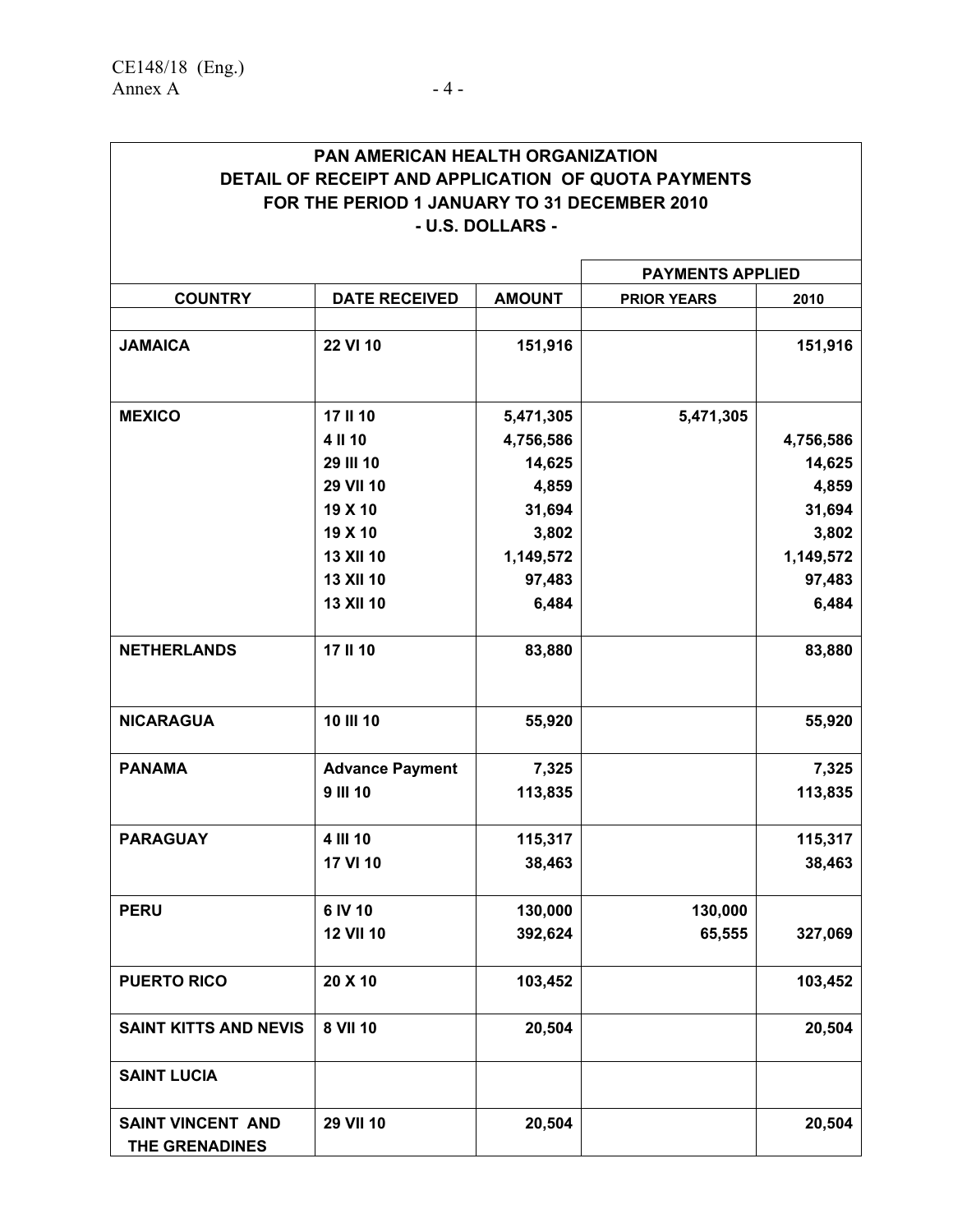### **PAN AMERICAN HEALTH ORGANIZATION DETAIL OF RECEIPT AND APPLICATION OF QUOTA PAYMENTS FOR THE PERIOD 1 JANUARY TO 31 DECEMBER 2010 - U.S. DOLLARS -**

|                         |                        |               | <b>PAYMENTS APPLIED</b> |            |
|-------------------------|------------------------|---------------|-------------------------|------------|
| <b>COUNTRY</b>          | <b>DATE RECEIVED</b>   | <b>AMOUNT</b> | <b>PRIOR YEARS</b>      | 2010       |
| <b>SURINAME</b>         | 1 X 10                 | 55,920        |                         | 55,920     |
| <b>TRINIDAD AND</b>     | <b>Advance Payment</b> | 1,026         |                         | 1,026      |
| <b>TOBAGO</b>           | 8 VII 10               | 166,734       |                         | 166,734    |
| <b>UNITED KINGDOM</b>   | 12 X 10                | 3,606         | 3,606                   |            |
| <b>UNITED STATES OF</b> | 1 III 10               | 14,780,029    | 14,780,029              |            |
| <b>AMERICA</b>          | 14 IV 10               | 15,125,685    | 4,534,131               | 10,591,554 |
|                         | <b>7 VII 10</b>        | 15,125,685    |                         | 15,125,685 |
|                         | <b>9 XII 10</b>        | 15,125,685    |                         | 15,125,685 |
| <b>URUGUAY</b>          | <b>28 VII 10</b>       | 207,836       |                         | 207,836    |
| <b>VENEZUELA</b>        |                        |               |                         |            |
| <b>TOTAL</b>            |                        | 100,982,816   | 29,368,315              | 71,614,501 |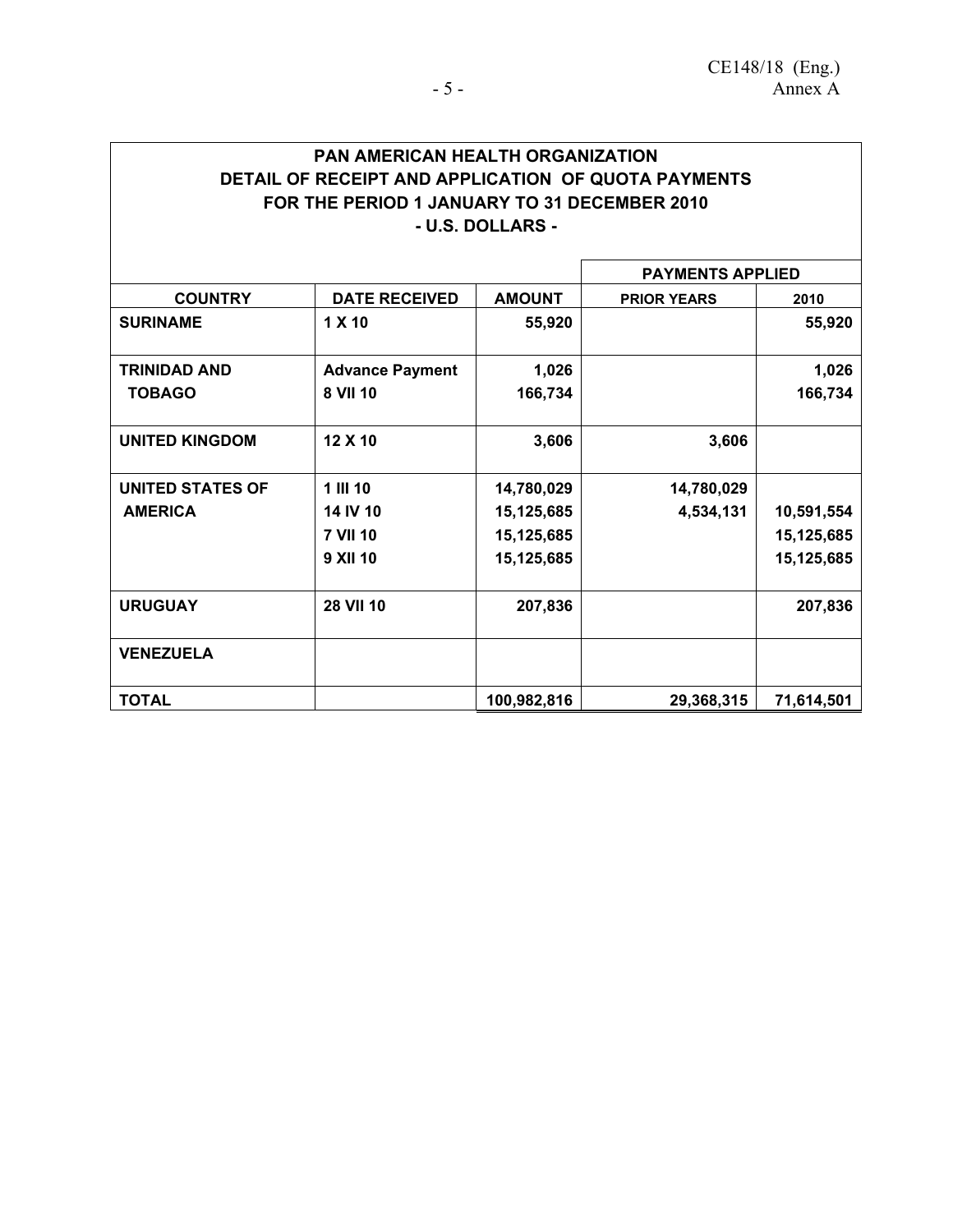#### **PAN AMERICAN HEALTH ORGANIZATION STATEMENT OF QUOTA CONTRIBUTIONS DUE FROM MEMBER , PARTICIPATING AND ASSOCIATE STATES AS OF 30 APRIL 2011**

**(in U.S. Dollars)**

| <b>MEMBER</b>                                                       | 2008                          | 2009                                                           | 2010         | 2011              | <b>BALANCE DUE</b><br>1/1/2011 | <b>COLLECTED</b><br>in 2011 | <b>BALANCE</b><br><b>DUE</b> |
|---------------------------------------------------------------------|-------------------------------|----------------------------------------------------------------|--------------|-------------------|--------------------------------|-----------------------------|------------------------------|
| <b>ANTIGUA AND BARBUDA</b>                                          |                               |                                                                |              | 20,504            | 20,504                         | 0                           | 20,504                       |
| <b>ARGENTINA (4)</b>                                                |                               | 2,900,739                                                      | 3,990,824    | 2,992,652         | 9,884,215                      | 2,330,532                   | 7,553,683                    |
| <b>BAHAMAS</b>                                                      |                               |                                                                |              | 71,764            | 71,764                         |                             | 71,764                       |
| <b>BARBADOS</b>                                                     |                               |                                                                |              | 55,920            | 55,920                         | 55,920                      |                              |
| <b>BELIZE</b>                                                       |                               |                                                                |              | 20,504            | 20,504                         | 0                           | 20,504                       |
|                                                                     |                               |                                                                |              |                   |                                |                             |                              |
| <b>BOLIVIA</b>                                                      |                               |                                                                |              | 42,872            | 42,872                         | 0                           | 42,872                       |
| <b>BRAZIL</b>                                                       |                               |                                                                |              | 7,412,196         | 7,412,196                      | 0                           | 7,412,196                    |
| CANADA (3)                                                          |                               |                                                                |              | 12,850,252        | 12,850,252                     | 0                           | 12,850,252                   |
| CHILE                                                               |                               |                                                                |              | 1,000,036         | 1,000,036                      | 0                           | 1,000,036                    |
| COLOMBIA (3)                                                        |                               |                                                                |              | 781,948           | 781,948                        | 0                           | 781,948                      |
| <b>COSTA RICA</b>                                                   |                               |                                                                | 19,346       | 174,284           | 193,630                        | 67,828                      | 125,802                      |
| CUBA                                                                |                               |                                                                |              |                   |                                |                             |                              |
|                                                                     |                               |                                                                | 274,078      | 224,612           | 498,690                        | 224,800<br>0                | 273,890                      |
| <b>DOMINICA (1)</b><br>DOMINICAN REPUBLIC                           | 1,990                         | 18,007                                                         | 15,844<br>98 | 20,504<br>191,992 | 56,345<br>192,090              |                             | 56,345<br>192,090            |
| <b>ECUADOR</b>                                                      |                               |                                                                |              | 191,992           | 191,992                        | 191,992                     | 0                            |
|                                                                     |                               |                                                                |              |                   |                                |                             |                              |
| <b>EL SALVADOR</b>                                                  |                               |                                                                |              | 97,860            | 97,860                         | 0                           | 97,860                       |
| <b>FRANCE</b>                                                       |                               |                                                                |              | 269,348           | 269,348                        | 0                           | 269,348                      |
| <b>GRENADA (1)</b>                                                  | 27,010                        | 27,010                                                         | 20,504       | 20,504            | 95,028                         | 0                           | 95,028                       |
| <b>GUATEMALA</b>                                                    |                               |                                                                | 679          | 174,284           | 174,963                        | 0                           | 174,963                      |
| GUYANA                                                              |                               |                                                                |              | 20,504            | 20,504                         | 0                           | 20,504                       |
| <b>HAITI</b>                                                        |                               |                                                                |              | 41,940            | 41,940                         | 0                           | 41,940                       |
| <b>HONDURAS</b>                                                     |                               |                                                                |              | 41,940            | 41,940                         | 0                           | 41,940                       |
| JAMAICA                                                             |                               |                                                                |              | 114,636           | 114,636                        |                             | 114,636                      |
| <b>MEXICO</b>                                                       |                               |                                                                | 5,011        | 7,587,412         | 7,592,423                      | 4,154,475                   | 3,437,948                    |
| <b>NETHERLANDS</b>                                                  |                               |                                                                |              | 83,880            | 83,880                         | 0                           | 83,880                       |
| NICARAGUA                                                           |                               |                                                                |              | 41,940            | 41,940                         | 41,940                      | 0                            |
| PANAMA                                                              |                               |                                                                |              | 151,916           | 151,916                        | 76,549                      | 75,367                       |
| PARAGUAY                                                            |                               |                                                                |              | 115,568           | 115,568                        | 115,568                     |                              |
| PERU                                                                |                               |                                                                | 85,807       | 515,396           | 601,203                        | 0                           | 601,203                      |
| <b>PUERTO RICO</b>                                                  |                               |                                                                |              | 103,452           | 103,452                        | 0                           | 103,452                      |
|                                                                     |                               |                                                                |              |                   |                                |                             |                              |
| SAINT KITTS AND NEVIS                                               |                               |                                                                |              | 20,504            | 20,504                         | 0                           | 20,504                       |
| <b>SAINT LUCIA</b>                                                  |                               |                                                                | 22,368       | 20,504            | 42,872                         | 0                           | 42,872                       |
| SAINT VINCENT AND THE GRENADINES                                    |                               |                                                                |              | 20,504            | 20,504                         |                             | 20,504                       |
| <b>SURINAME</b>                                                     |                               |                                                                |              | 41,940            | 41,940                         | 41,940                      | 0                            |
| TRINIDAD AND TOBAGO                                                 |                               |                                                                |              | 141,664           | 141,664                        | 141,664                     | 0                            |
| <b>UNITED KINGDOM</b>                                               | 3,642                         | 54,020                                                         | 55,920       | 55,920            | 169,502                        | 16,865                      | 152,637                      |
| <b>UNITED STATES (3)</b>                                            |                               |                                                                | 19,659,816   | 60,502,740        | 80,162,556                     | 15,125,685                  | 65,036,871                   |
| <b>URUGUAY</b>                                                      |                               |                                                                |              | 168,692           | 168,692                        | 0                           | 168,692                      |
| VENEZUELA (3)                                                       |                               |                                                                | 2,560,204    | 1,919,920         | 4,480,124                      | 0                           | 4,480,124                    |
| <b>TOTAL</b>                                                        | 32,642                        | 2,999,776                                                      | 26,710,499   | 98,325,000        | 128,067,917                    | 22,585,758                  | 105,482,159                  |
|                                                                     |                               |                                                                |              |                   |                                |                             |                              |
| (1) COUNTRIES SUBJECT TO ARTICLE 6.B                                |                               |                                                                |              |                   |                                |                             |                              |
| (2) COUNTRIES WITH DEFERRED PAYMENT PLAN AND SUBJECT TO ARTICLE 6.B |                               |                                                                |              |                   |                                |                             |                              |
| (3) COUNTRIES SUBJECT TO ADJUSTMENT FOR TAX EQUALIZATION FUND       |                               |                                                                |              |                   |                                |                             |                              |
| (4) COUNTRIES WITH DEFERRED PAYMENT PLAN NOT SUBJECT TO ARTICLE 6.B |                               |                                                                |              |                   | <b>BALANCE DUE</b>             | <b>COLLECTED</b>            | <b>BALANCE</b>               |
|                                                                     |                               |                                                                |              |                   | 1/1/2011                       | <b>IN 2011</b>              | DUE                          |
| <b>Advance Payments</b>                                             |                               | <b>CONTRIBUTIONS FOR 2011</b><br><b>CONTRIBUTIONS FOR 2010</b> |              |                   | 98,325,000<br>26,710,499       | 4,863,519<br>15,374,842     | 93,461,481<br>11,335,657     |
| Trinidad and Tobago                                                 | 1,453 PRIOR YEARS (2008-2009) |                                                                |              |                   |                                | 2,347,397                   | 685,021                      |
|                                                                     |                               |                                                                |              |                   | 3,032,418                      |                             |                              |
|                                                                     |                               |                                                                |              |                   |                                |                             |                              |
|                                                                     | TOTAL                         |                                                                |              |                   | 128,067,917                    | 22,585,758                  | 105,482,159                  |
|                                                                     |                               |                                                                |              |                   |                                |                             |                              |
|                                                                     |                               |                                                                |              |                   |                                |                             |                              |
| <b>TOTAL</b><br>1,453                                               |                               |                                                                |              |                   |                                |                             |                              |
|                                                                     |                               |                                                                |              |                   |                                |                             |                              |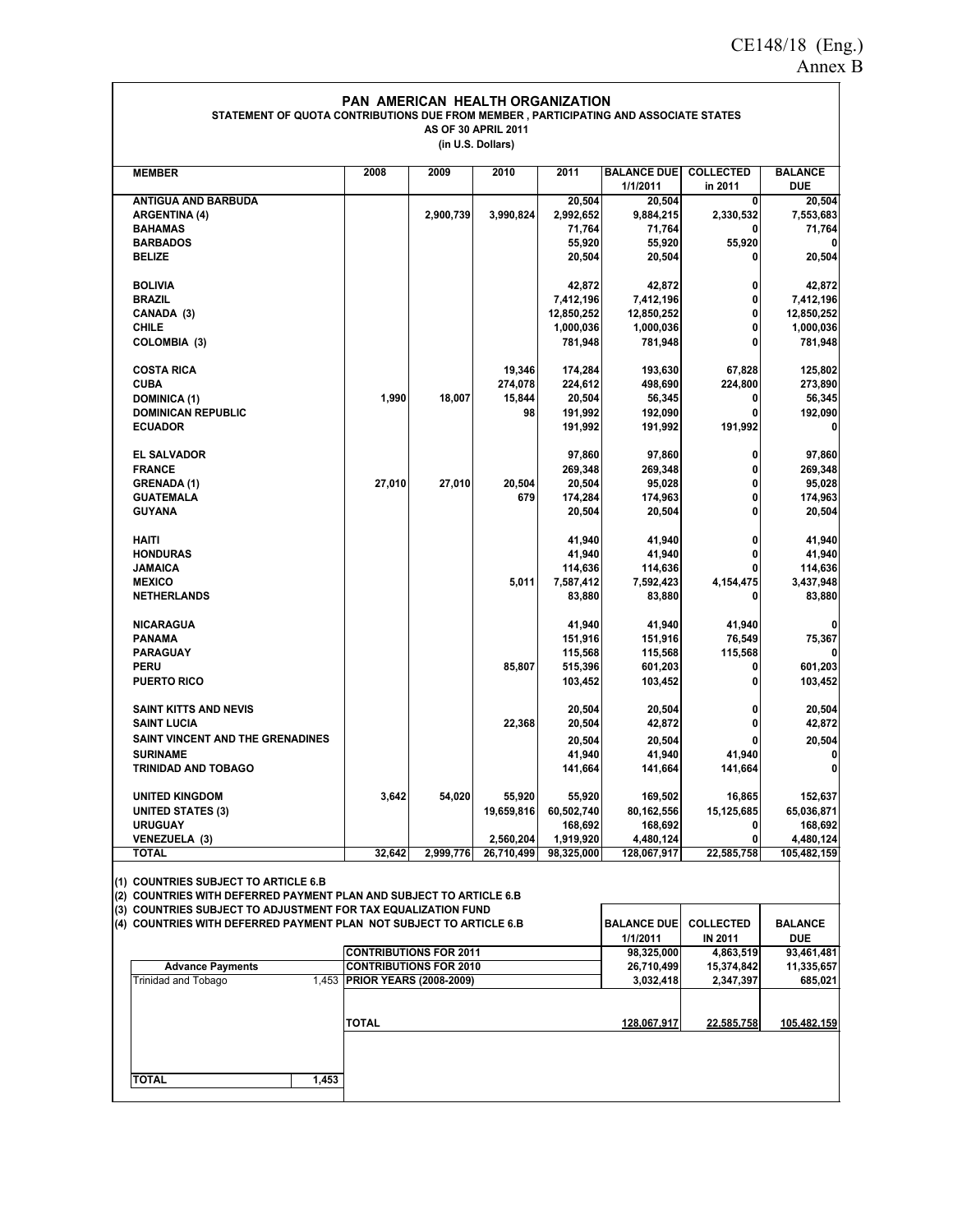| <b>PAN AMERICAN HEALTH ORGANIZATION</b> |                                                     |                  |                              |         |        |  |  |  |  |
|-----------------------------------------|-----------------------------------------------------|------------------|------------------------------|---------|--------|--|--|--|--|
|                                         | DETAIL OF RECEIPT AND APPLICATION OF QUOTA PAYMENTS |                  |                              |         |        |  |  |  |  |
|                                         | FOR THE PERIOD 1 JANUARY TO 30 APRIL 2011           |                  |                              |         |        |  |  |  |  |
|                                         |                                                     | - U.S. DOLLARS - |                              |         |        |  |  |  |  |
|                                         |                                                     |                  | <b>PAYMENTS</b>              |         |        |  |  |  |  |
|                                         | <b>DATE</b>                                         |                  | <b>APPLIED</b>               |         |        |  |  |  |  |
| <b>COUNTRY</b>                          | <b>RECEIVED</b>                                     | <b>AMOUNT</b>    | <b>PRIOR</b><br><b>YEARS</b> | 2010    | 2011   |  |  |  |  |
| <b>ANTIGUA AND</b><br><b>BARBUDA</b>    |                                                     |                  |                              |         |        |  |  |  |  |
| <b>ARGENTINA</b>                        | 16 II 11                                            | 1,033,503        | 1,033,503                    |         |        |  |  |  |  |
|                                         | <b>15 III 11</b>                                    | 1,000,000        | 1,000,000                    |         |        |  |  |  |  |
|                                         | 28 IV 11                                            | 297,029          | 297,029                      |         |        |  |  |  |  |
| <b>BAHAMAS</b>                          |                                                     |                  |                              |         |        |  |  |  |  |
| <b>BARBADOS</b>                         | 20   11                                             | 55,920           |                              |         | 55,920 |  |  |  |  |
| <b>BELIZE</b>                           |                                                     |                  |                              |         |        |  |  |  |  |
| <b>BOLIVIA</b>                          |                                                     |                  |                              |         |        |  |  |  |  |
| <b>BRAZIL</b>                           |                                                     |                  |                              |         |        |  |  |  |  |
| <b>CANADA</b>                           |                                                     |                  |                              |         |        |  |  |  |  |
| <b>CHILE</b>                            |                                                     |                  |                              |         |        |  |  |  |  |
| <b>COLOMBIA</b>                         |                                                     |                  |                              |         |        |  |  |  |  |
| <b>COSTA RICA</b>                       | 28   11                                             | 16,844           |                              | 16,844  |        |  |  |  |  |
|                                         | 6 III 11                                            | 16,983           |                              | 2,502   | 14,481 |  |  |  |  |
|                                         | 31 III 11                                           | 16,983           |                              |         | 16,983 |  |  |  |  |
|                                         | 12 IV 11                                            | 17,018           |                              |         | 17,018 |  |  |  |  |
| <b>CUBA</b>                             | 07   11                                             | 224,800          |                              | 224,800 |        |  |  |  |  |
| <b>DOMINICA</b>                         |                                                     |                  |                              |         |        |  |  |  |  |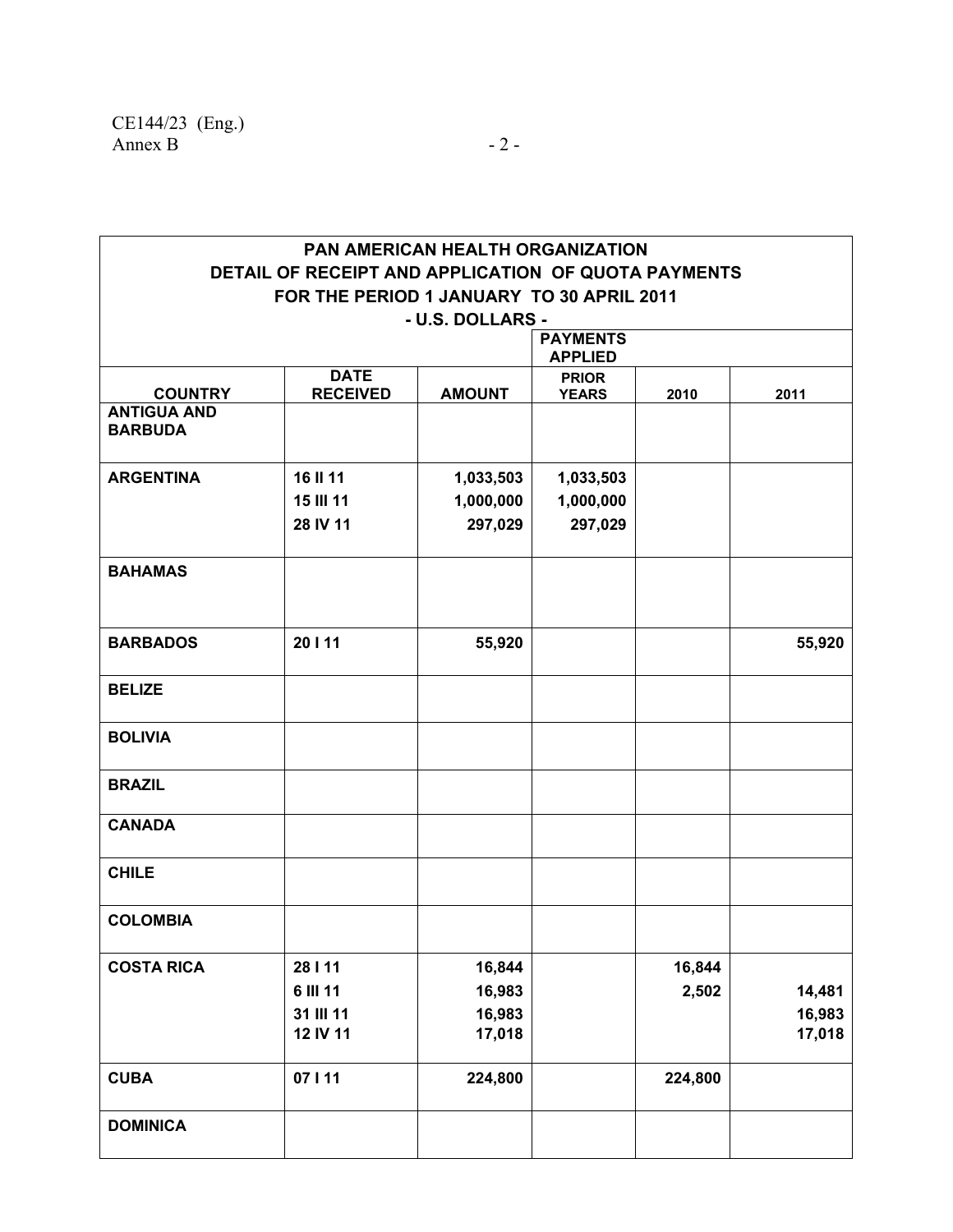|                                           |                                                     | <b>PAN AMERICAN HEALTH ORGANIZATION</b> |                                   |       |           |  |  |  |
|-------------------------------------------|-----------------------------------------------------|-----------------------------------------|-----------------------------------|-------|-----------|--|--|--|
|                                           | DETAIL OF RECEIPT AND APPLICATION OF QUOTA PAYMENTS |                                         |                                   |       |           |  |  |  |
| FOR THE PERIOD 1 JANUARY TO 30 APRIL 2011 |                                                     |                                         |                                   |       |           |  |  |  |
|                                           |                                                     | - U.S. DOLLARS -                        |                                   |       |           |  |  |  |
|                                           |                                                     |                                         | <b>PAYMENTS</b><br><b>APPLIED</b> |       |           |  |  |  |
| <b>COUNTRY</b>                            | <b>DATE</b><br><b>RECEIVED</b>                      | <b>AMOUNT</b>                           | <b>PRIOR</b><br><b>YEARS</b>      | 2010  | 2011      |  |  |  |
| <b>DOMINICAN</b><br><b>REPUBLIC</b>       |                                                     |                                         |                                   |       |           |  |  |  |
| <b>ECUADOR</b>                            | 14 IV 11                                            | 191,992                                 |                                   |       | 191,992   |  |  |  |
| <b>EL SALVADOR</b>                        |                                                     |                                         |                                   |       |           |  |  |  |
| <b>FRANCE</b>                             |                                                     |                                         |                                   |       |           |  |  |  |
| <b>GRENADA</b>                            |                                                     |                                         |                                   |       |           |  |  |  |
| <b>GUATEMALA</b>                          |                                                     |                                         |                                   |       |           |  |  |  |
| <b>GUYANA</b>                             |                                                     |                                         |                                   |       |           |  |  |  |
| <b>HAITI</b>                              |                                                     |                                         |                                   |       |           |  |  |  |
| <b>HONDURAS</b>                           |                                                     |                                         |                                   |       |           |  |  |  |
| <b>JAMAICA</b>                            |                                                     |                                         |                                   |       |           |  |  |  |
| <b>MEXICO</b>                             | 20   11                                             | 5,011                                   |                                   | 5,011 |           |  |  |  |
|                                           | 1 IV 11                                             | 4,146,922                               |                                   |       | 4,146,922 |  |  |  |
|                                           | 25 IV 11                                            | 2,542                                   |                                   |       | 2,542     |  |  |  |
| <b>NETHERLANDS</b>                        |                                                     |                                         |                                   |       |           |  |  |  |
| <b>NICARAGUA</b>                          | 23 II 11                                            | 41,940                                  |                                   |       | 41,940    |  |  |  |
| <b>PANAMA</b>                             | 24   11 Adv.<br><b>Payment</b><br>24   11 Adv.      | 69,224                                  |                                   |       | 69,224    |  |  |  |
|                                           | <b>Payment</b>                                      | 7,325                                   |                                   |       | 7,325     |  |  |  |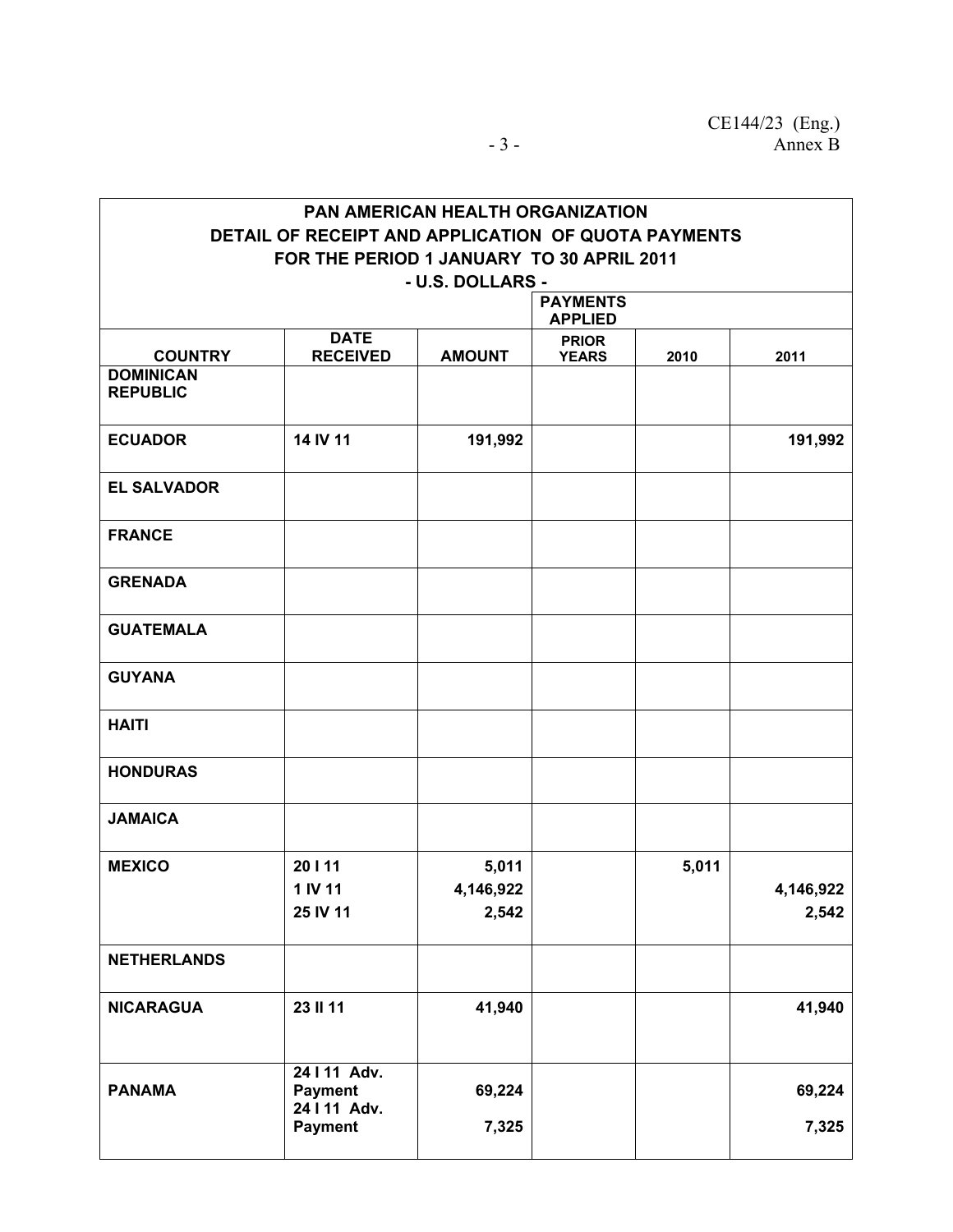|                                                   |                                                                                                  | <b>PAN AMERICAN HEALTH ORGANIZATION</b> |                                   |            |           |
|---------------------------------------------------|--------------------------------------------------------------------------------------------------|-----------------------------------------|-----------------------------------|------------|-----------|
|                                                   | DETAIL OF RECEIPT AND APPLICATION OF QUOTA PAYMENTS<br>FOR THE PERIOD 1 JANUARY TO 30 APRIL 2011 |                                         |                                   |            |           |
|                                                   |                                                                                                  | - U.S. DOLLARS -                        |                                   |            |           |
|                                                   |                                                                                                  |                                         | <b>PAYMENTS</b><br><b>APPLIED</b> |            |           |
|                                                   | <b>DATE</b>                                                                                      |                                         | <b>PRIOR</b>                      |            |           |
| <b>COUNTRY</b>                                    | <b>RECEIVED</b>                                                                                  | <b>AMOUNT</b>                           | <b>YEARS</b>                      | 2010       | 2011      |
| <b>PARAGUAY</b>                                   | 18 II 11                                                                                         | 115,568                                 |                                   |            | 115,568   |
| <b>PERU</b>                                       |                                                                                                  |                                         |                                   |            |           |
| <b>PUERTO RICO</b>                                |                                                                                                  |                                         |                                   |            |           |
| <b>SAINT KITTS AND</b><br><b>NEVIS</b>            |                                                                                                  |                                         |                                   |            |           |
| <b>SAINT LUCIA</b>                                |                                                                                                  |                                         |                                   |            |           |
| <b>SAINT VINCENT AND</b><br><b>THE GRENADINES</b> |                                                                                                  |                                         |                                   |            |           |
| <b>SURINAME</b>                                   | 09 III 11                                                                                        | 41,940                                  |                                   |            | 41,940    |
|                                                   | 24   11 Adv.                                                                                     |                                         |                                   |            |           |
| <b>TRINIDAD AND</b>                               | <b>Payment</b>                                                                                   | 10,481                                  |                                   |            | 10,481    |
| <b>TOBAGO</b>                                     | 05 IV 11                                                                                         | 131,183                                 |                                   |            | 131,183   |
| <b>UNITED KINGDOM</b>                             | 24   11                                                                                          | 1,943                                   | 1,943                             |            |           |
|                                                   | 28 II 11                                                                                         | 14,922                                  | 14,922                            |            |           |
| <b>UNITED STATES OF</b><br><b>AMERICA</b>         | 24   11                                                                                          | 15,125,685                              |                                   | 15,125,685 |           |
| <b>URUGUAY</b>                                    |                                                                                                  |                                         |                                   |            |           |
| <b>VENEZUELA</b>                                  |                                                                                                  |                                         |                                   |            |           |
| <b>TOTAL</b>                                      |                                                                                                  | 22,585,758                              | 2,347,397                         | 15,374,842 | 4,863,519 |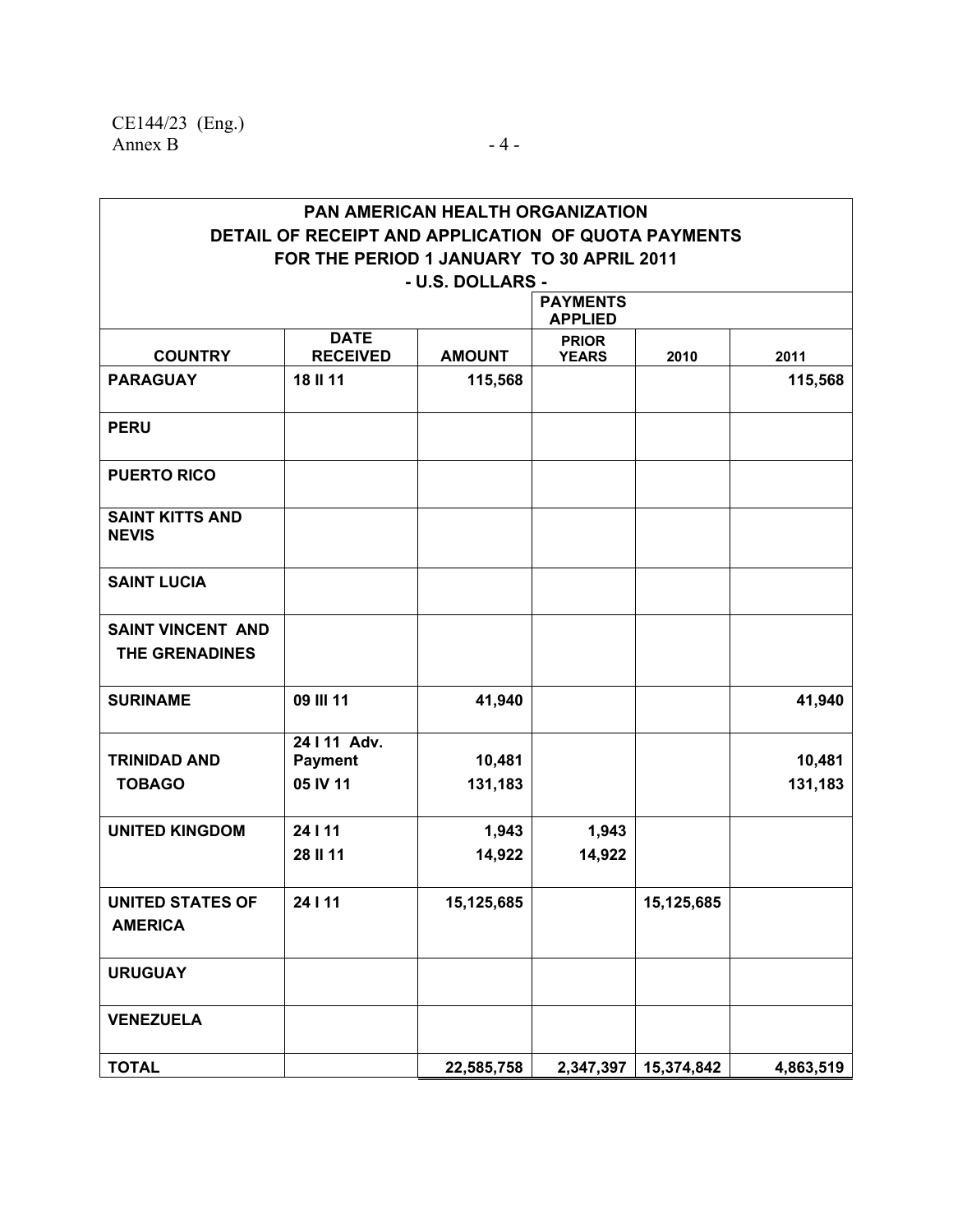

PAN AMERICAN HEALTH ORGANIZATION WORLD HEALTH ORGANIZATION



## **148th SESSION OF THE EXECUTIVE COMMITTEE**

*Washington, D.C., USA, 20-24 June 2011*

 CE148/18 (Eng.) Annex C ORIGINAL: ENGLISH

## *PROPOSED RESOLUTION*

### **COLLECTION OF QUOTA CONTRIBUTIONS**

### *THE 148th SESSION OF THE EXECUTIVE COMMITTEE,*

 Having considered the report of the Director on the collection of quota contributions (Document CE148/18 and Add. I), including a report on the status of the trust fund entitled "Voluntary Contributions for the Priority Programs: Surveillance, Prevention, and Management of Chronic Diseases; Mental Health and Substance Abuse; Tobacco; Making Pregnancy Safer; HIV/AIDS; and Direction";

 Noting that there are two Member States in arrears in the payment of their quota contributions to the extent that they can be subject to the application of Article 6.B of the Constitution of the Pan American Health Organization;

 Noting that there has been a significant reduction in arrears of contributions such that there are no outstanding amounts due prior to the 2008-2009 biennium; and

Noting that there are **Member States that have not made any payments** towards their 2011 quota assessments,

### *RESOLVES:*

1. To take note of the report of the Director on the collection of quota contributions, including a report on the status of the trust fund entitled "Voluntary Contributions for the Priority Programs: Surveillance, Prevention, and Management of Chronic Diseases; Mental Health and Substance Abuse; Tobacco; Making Pregnancy Safer; HIV/AIDS; and Direction" (Document CE148/18 and Add. I).